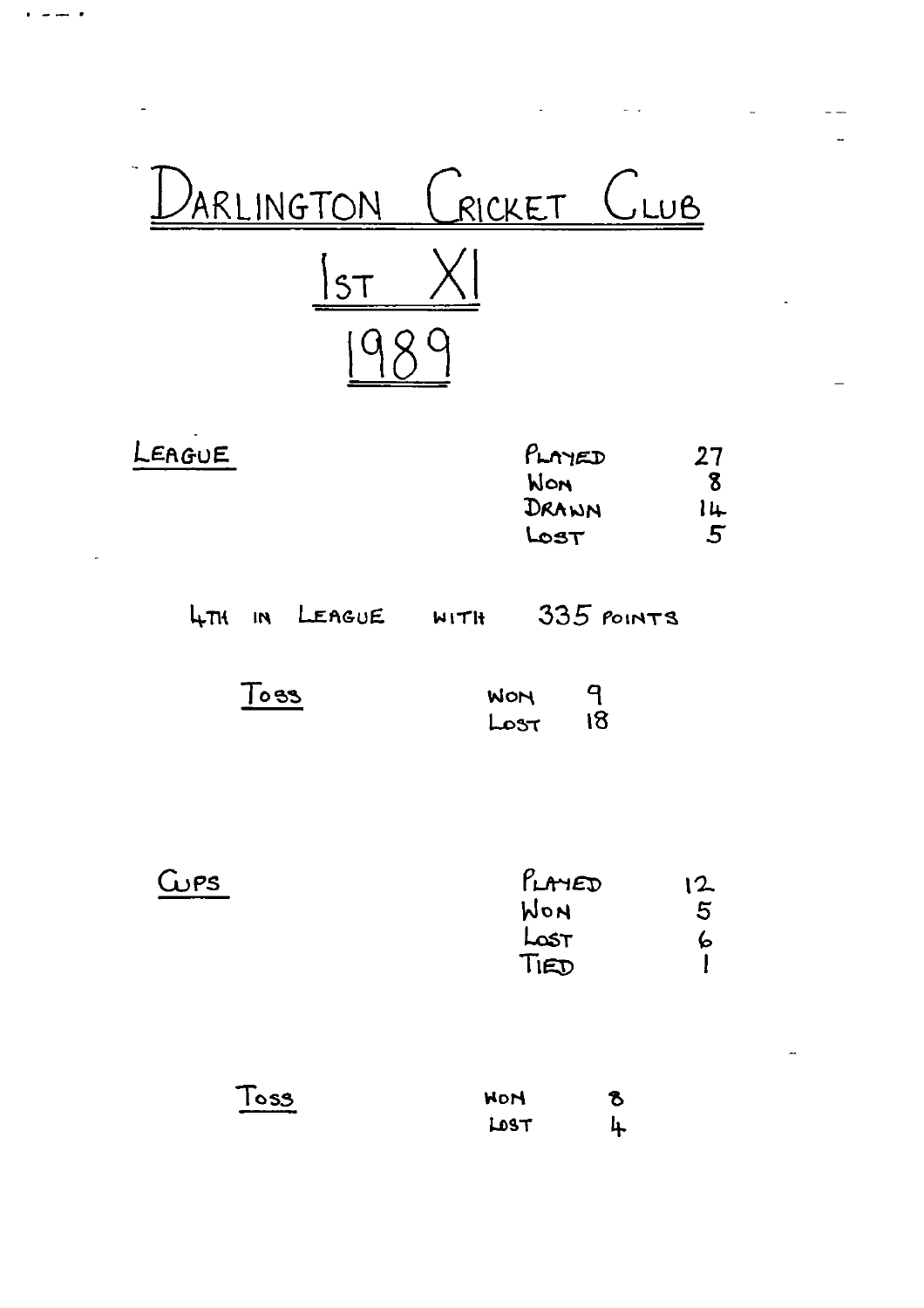| LEAGUE                          | Marches              |                         | $\ln n$ <sup>9</sup> Runs Score | Highest                | $n_{\text{ob}}$ $\text{C}_{\text{cusp}}^{\text{d}}$ .<br>Out | ln 3                                       | Avenue Frad                | Balle Balls     | <u>Run</u>     | Tunber<br><u>is is</u> |  |
|---------------------------------|----------------------|-------------------------|---------------------------------|------------------------|--------------------------------------------------------------|--------------------------------------------|----------------------------|-----------------|----------------|------------------------|--|
| N.A. RIDDELL                    | 22                   | 22                      | 947                             | 10T                    | 7                                                            | 15                                         | 63.133                     |                 | $1496$ $1.580$ | 10526                  |  |
| T. J. HAGGIE                    | 26                   | 26                      | 741                             | 106 <sup>T</sup>       | 3                                                            | 23                                         | 32.217                     | 1565            | $2 - 112$      | 86                     |  |
| $G.$ Moop $\gamma$              | $ +$                 | 10                      | 168                             | 62                     | 4                                                            | 6                                          | $\boldsymbol{\mathcal{B}}$ | 199             | 1.185          | 25                     |  |
| $A.R.$ FOTH ERGILL              | 15                   | 13                      | 298                             | 69                     | $\overline{2}$                                               | $\mathbf{u}$                               | 27.091                     | 323             | 1.08L          | 31<br>6                |  |
| J. H. LISTER                    | 25                   | 25                      | 496                             | $83^{\rm m}$           | $\overline{3}$                                               | 22                                         | 22.545                     | 1232            | 2.184          | 68                     |  |
| J. A. SINGLETON                 | ᠽ                    | 18                      | 303                             | $6 +$                  | $\bullet$                                                    | 16                                         | 16.833                     | b77             | $2.23 +$       | $38 -$                 |  |
| T. H. BLACKBURN                 | 26                   | 21                      | $-261$                          | 47                     | $\mathbf{z}$                                                 | I9                                         | 13.737                     | $82 +$          | 3.157          | 21                     |  |
| A. GRAY                         | 27                   | 22                      | 237                             | 33                     | 4                                                            | 18                                         | 13.167                     | 517             | 2455           | 23<br>$\bullet$        |  |
|                                 |                      |                         |                                 |                        |                                                              |                                            |                            |                 |                |                        |  |
|                                 |                      |                         |                                 |                        |                                                              |                                            |                            |                 |                |                        |  |
| balted<br>Also                  | 2                    |                         |                                 | $28^{\tiny\textbf{F}}$ |                                                              |                                            | 46                         | 10 <sub>1</sub> | 2.326          | ι                      |  |
| J. STAINSBY                     |                      | $\overline{2}$          | 乢                               | 50                     |                                                              |                                            | 20.2                       | 148             | 1.45           | 12                     |  |
| S.W. CROWTHER                   | 6                    | 6                       | 101                             | $19^{\degree}$         | 2                                                            | $5\overline{)}$<br>$\overline{\mathbf{3}}$ | 14333                      | 107             | 2488           | ما                     |  |
| S.G. FOSTER                     | し                    | 5                       | 43<br>57                        | 25*                    | 5                                                            | 4                                          | 14.25                      | 178             | 3.123          | 6                      |  |
| D.C.S. EVERALL<br>J.G.H. MURPHY | 17<br>$\mathbf{2}$   | ٩<br>$\mathbf 2$        |                                 | $\mathbf{P}$           |                                                              | $\mathbf{I}$                               | $\overline{\phantom{a}}$   | 42              | 3              | $\mathbf{2}$           |  |
| P.A. CROWTHER                   | 2                    | $\overline{\mathbf{2}}$ | 14                              | $2\circ$               | $\bullet$                                                    | $\mathbf{c}$                               | 12                         | 27              | 1.125          | 2                      |  |
|                                 |                      | 9                       | 24                              | $7^*$                  | 5                                                            |                                            | 4.75                       | 90              | 4.737          |                        |  |
| J JOHNSTON<br>A. J. CRONTHER    | 27                   | $\overline{\mathbf{1}}$ | 19<br>9                         |                        | $\mathbf O$                                                  | 4<br>$\mathbf 2$                           | 45                         | 28              | $3 - 111$      |                        |  |
|                                 | 4                    | 3                       |                                 | $9_{\bullet}$<br>วั    | $\overline{\mathbf{r}}$                                      | ł                                          | 4                          | 23              | 5.75           |                        |  |
| M W HATCH<br>A D. RIXON         | 25<br>$\overline{2}$ | $\overline{2}$          | 4                               | $\mu^{\bullet}$        |                                                              | l                                          |                            | Jо              | 2.5            |                        |  |
| N. RAINE                        |                      |                         | 4<br>$\overline{\mathbf{3}}$    | $\mathbf{3}$           | $\bullet$                                                    |                                            | 4<br>3                     | П               | 3.667          |                        |  |
| K.D. MOTT                       | 18                   | $5^{\circ}$             | 10                              | $5\phantom{.0}$        | $\mathbf{I}$                                                 | 4                                          | 2.5                        | 41              | 4.1            | $\mathbf{2}$           |  |
| K RODDY                         | 3                    | $\overline{\mathbf{2}}$ | $\mathbf{3}$                    | 3 <sup>1</sup>         | $\mathbf{o}$                                                 | $\mathbf{2}$                               | 1:5                        | 12              | H              |                        |  |
| $P.$ MELLOR                     | h.                   | 2                       | $\bullet$                       | $o^*$                  | 1                                                            | $\mathbf{1}$                               | $\bullet$                  | L               |                |                        |  |
| J. EDWARDSON                    |                      |                         | $\bf 8$                         | $8^{\ast}$             |                                                              |                                            | $\mathbf C$                | 3               | 0.375          |                        |  |
| A. RAINE                        | $\mathbf{l}$         |                         | 4                               | 4*                     |                                                              |                                            | $\bullet$                  | 3               | o.75           |                        |  |
|                                 |                      |                         |                                 |                        |                                                              |                                            |                            |                 |                |                        |  |
|                                 |                      |                         |                                 |                        |                                                              |                                            |                            |                 |                |                        |  |
|                                 |                      |                         |                                 |                        |                                                              |                                            |                            |                 |                |                        |  |
| Played but did not bat          |                      |                         |                                 |                        |                                                              |                                            |                            |                 |                |                        |  |
| N M. WHALEY                     |                      |                         |                                 |                        |                                                              |                                            |                            |                 |                |                        |  |
|                                 |                      |                         |                                 |                        |                                                              |                                            |                            |                 |                |                        |  |
|                                 |                      |                         |                                 |                        |                                                              |                                            |                            |                 |                |                        |  |
|                                 |                      |                         |                                 |                        |                                                              |                                            |                            |                 |                |                        |  |
|                                 |                      |                         |                                 |                        |                                                              |                                            |                            |                 |                |                        |  |
|                                 |                      |                         |                                 |                        |                                                              |                                            |                            |                 |                |                        |  |
|                                 |                      |                         |                                 |                        |                                                              |                                            |                            |                 |                |                        |  |
|                                 |                      |                         |                                 |                        |                                                              |                                            |                            |                 |                |                        |  |
| <u>Runs</u><br>SCORED           | FOR                  |                         |                                 | WICKETS LOST           |                                                              |                                            |                            |                 | <b>AVERAGE</b> |                        |  |
| 4154                            |                      |                         |                                 |                        | 164                                                          |                                            |                            |                 | 25.329         |                        |  |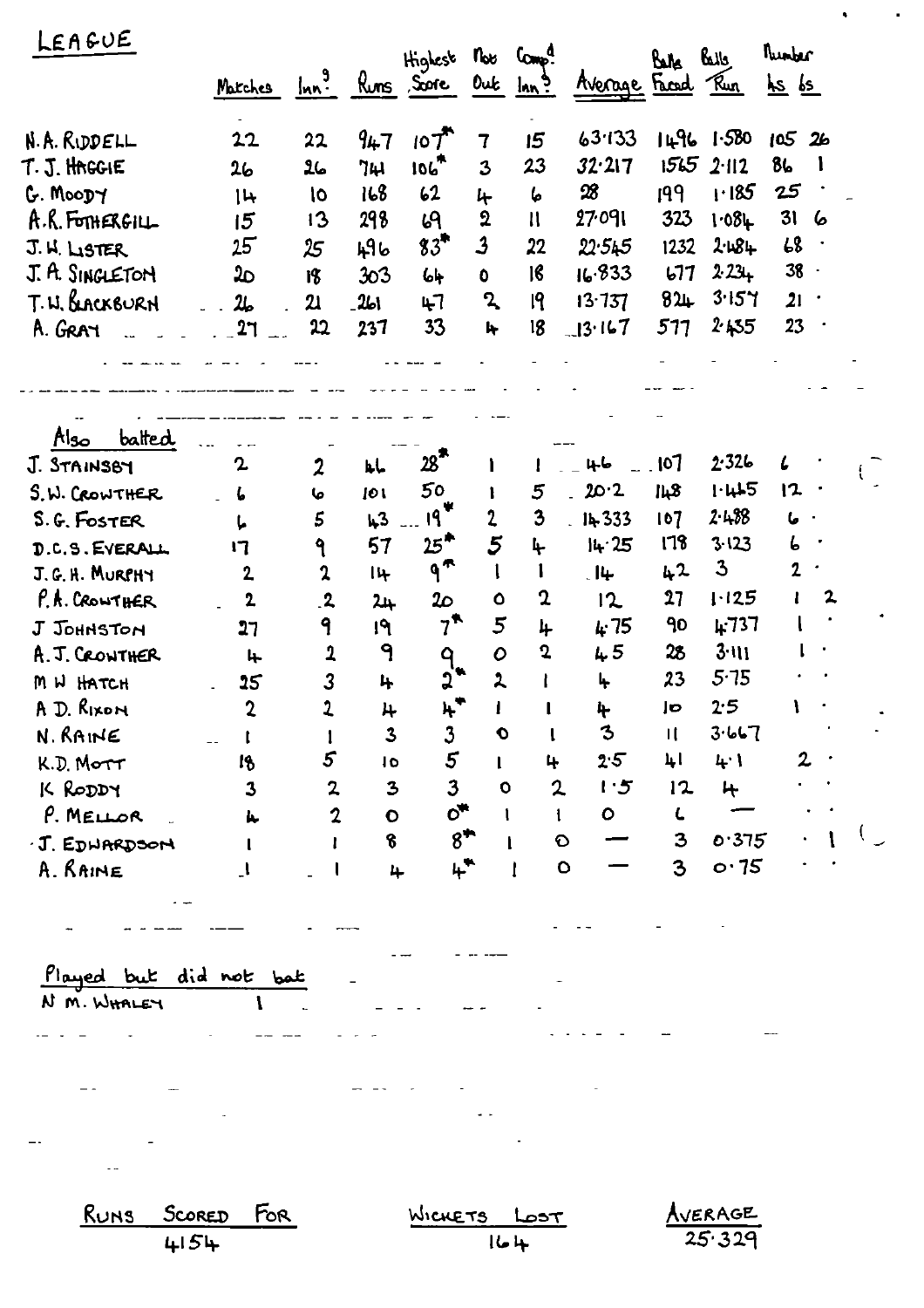| J. Johnston<br>M.W. HATCH<br>K.D. MOTT<br>A. GRAY<br>Also bowled<br>J.G.H. MURPHY                                         | 2933<br>2564<br>880<br>935 | 4871<br>1223<br>142.5<br>156        | 142<br>90<br>$\mathbf{u}$ | 1178<br>1377<br>533                                                                                | 80<br>$64 -$              | 14:725                                     | $5 - 17$                          |                                        | $2.418$ $3.663$    |   | 10             |
|---------------------------------------------------------------------------------------------------------------------------|----------------------------|-------------------------------------|---------------------------|----------------------------------------------------------------------------------------------------|---------------------------|--------------------------------------------|-----------------------------------|----------------------------------------|--------------------|---|----------------|
|                                                                                                                           |                            |                                     |                           |                                                                                                    |                           |                                            |                                   |                                        |                    |   |                |
|                                                                                                                           |                            |                                     |                           |                                                                                                    |                           | 21:516                                     | $6 - 56$                          |                                        | $3.259$ 40.063     | 6 | 23             |
|                                                                                                                           |                            |                                     |                           |                                                                                                    | 20 <sub>1</sub>           | $26.65$ 4-10 $3.732$ 44                    |                                   |                                        |                    |   | $24 -$         |
|                                                                                                                           |                            |                                     | 21                        | 55 <sub>0</sub>                                                                                    | 18                        | $30.556$ $3-18$ $3.526$ $51.944$           |                                   |                                        |                    |   |                |
|                                                                                                                           |                            |                                     |                           |                                                                                                    |                           |                                            |                                   |                                        |                    |   |                |
|                                                                                                                           |                            | 5.2                                 |                           | 39                                                                                                 | $\mathbf{z}$              | 19.5                                       | $2 - 39$                          | 7.313                                  | $\mathsf{I}$       |   |                |
|                                                                                                                           | 34<br>II <sub>5</sub>      | 19                                  | $\mathbf 2$               | 63                                                                                                 | $\boldsymbol{2}$          | 31.5                                       | $2 - 11$                          | 3.316                                  | 51.5               |   |                |
| S.G. FOSTER                                                                                                               |                            | 8 <sub>1</sub>                      |                           | 25                                                                                                 | $\bullet$                 |                                            | $0 - 25$                          | $3 - 125$                              |                    |   |                |
| A. RAINE                                                                                                                  | 26                         | $\mathbf{L}$                        | $\mathbf{I}$              | 20 <sub>o</sub>                                                                                    | $\bullet$                 | $\blacksquare$<br>$\overline{\phantom{0}}$ | $0 - 20$                          | 5                                      |                    |   | $\overline{2}$ |
| Catches<br>N.A. RUDELL<br>D.C. S. EVERALL<br>A. R. FOTHERGILL<br>A. GRAY<br>T. W. BLACKBURN (<br>J.W. LISTER<br>Stumpinas |                            | 18<br>12<br>$\mathbf{u}$<br>lo<br>8 |                           | M.W. HATCH<br>J.A. SINGLETON<br>K.D.Mort<br>J. JOHNSTON<br>G. Motory<br>$A.T.C_{\mathsf{ROWTHER}}$ |                           | 3                                          | S.G. FOSTER                       | K.RODDY<br>S.W. CROWTHER<br>A.D. RIXON |                    |   |                |
| D.C.S. EVERALL                                                                                                            |                            |                                     |                           |                                                                                                    |                           | A.R. FOTHERGILL                            | 3                                 |                                        |                    |   |                |
| J. JOHNSTON<br>M.W. HATCH<br>$K.D.$ Morr                                                                                  |                            |                                     | BOWLED<br>22<br>に<br>2    |                                                                                                    | CAUGHT<br>32<br>35<br>IĻ. | 13                                         | L.B.M.<br>22<br>٩<br>$\mathbf{2}$ |                                        | STUMPED<br>4<br>ц. |   |                |

| $S.G.$ FOSTER |    |  |
|---------------|----|--|
|               | 46 |  |
|               |    |  |

 $\cdot$ 

 $\overline{a}$ 

|      | RUNS SCORED AGAINST | WICKETS TAKEN | AVERAGE |
|------|---------------------|---------------|---------|
| 4043 |                     | -197          | 20.523  |

 $\frac{1}{33}$ 

 $\frac{1}{q}$ 

Ï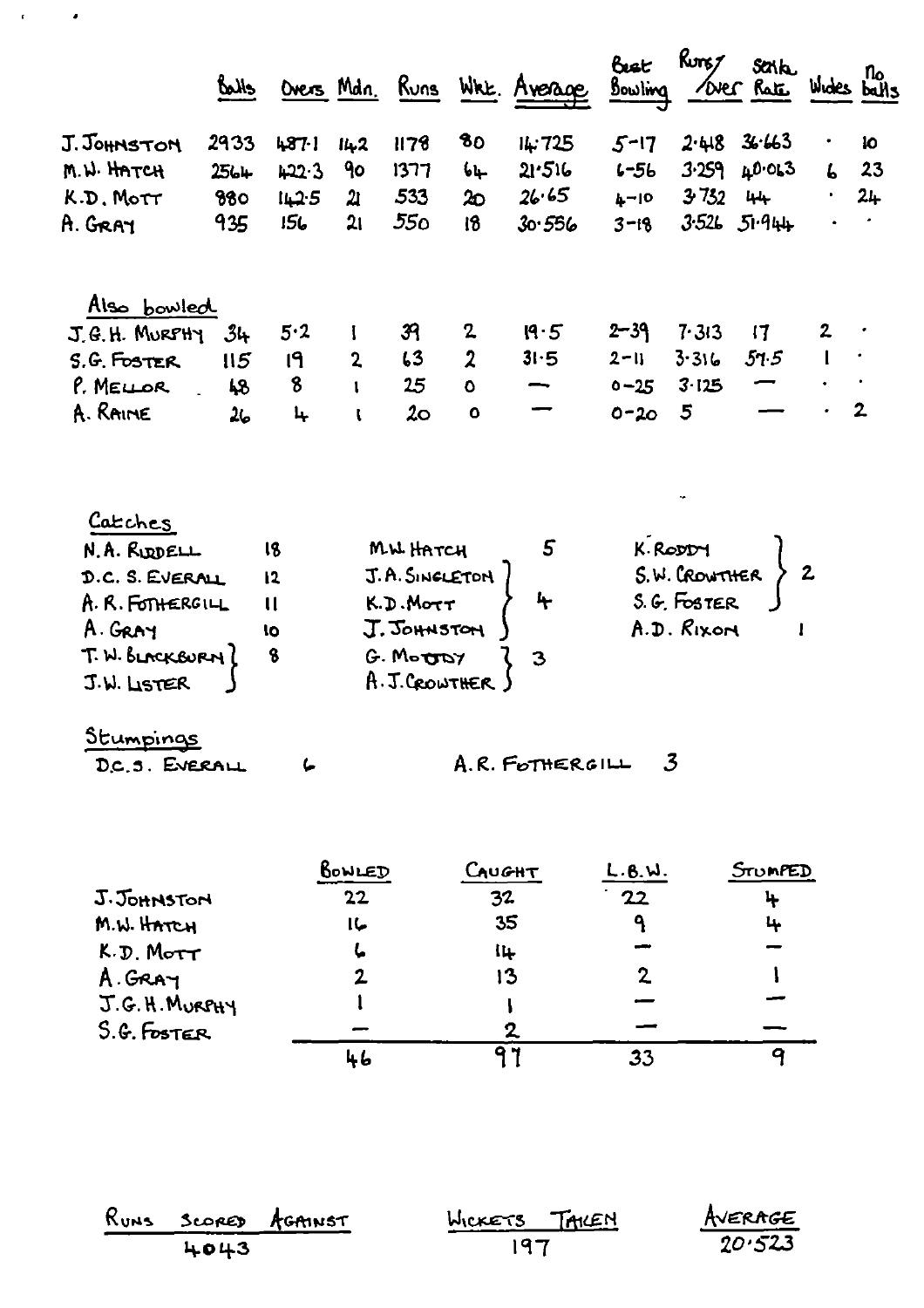| C <sub>US</sub>                                                                                                                                                                 | Matches Im <sup>9</sup> Runs Score Out Im <sup>9</sup>                                                                      |                                                                                                       |                                                                                                   | Highte Not Comp.                                                                                                                          |                                                                 |                                                                                                                                                                                           | Average                                                                                                 |                                                                                                          | Balls Bails<br><u>Faced</u> Pun 45 65                            | Rumber          |                                |
|---------------------------------------------------------------------------------------------------------------------------------------------------------------------------------|-----------------------------------------------------------------------------------------------------------------------------|-------------------------------------------------------------------------------------------------------|---------------------------------------------------------------------------------------------------|-------------------------------------------------------------------------------------------------------------------------------------------|-----------------------------------------------------------------|-------------------------------------------------------------------------------------------------------------------------------------------------------------------------------------------|---------------------------------------------------------------------------------------------------------|----------------------------------------------------------------------------------------------------------|------------------------------------------------------------------|-----------------|--------------------------------|
| T.W. BLACKBURN                                                                                                                                                                  | $\mathbf{1}$                                                                                                                | ٩                                                                                                     | 136                                                                                               | 43                                                                                                                                        | ι                                                               | 3                                                                                                                                                                                         | 45333                                                                                                   | しんし                                                                                                      | 1.221                                                            | 5<br>A.         |                                |
| G.MooDT                                                                                                                                                                         | $\mathbf{7}$                                                                                                                | $\epsilon$                                                                                            | 80                                                                                                | 32                                                                                                                                        | 年                                                               | $2\overline{ }$                                                                                                                                                                           | Ļо                                                                                                      | 76                                                                                                       | 0.95                                                             | 9               |                                |
| J.W LISTER                                                                                                                                                                      | 5                                                                                                                           | 5                                                                                                     | 125                                                                                               | 37                                                                                                                                        | $\circ$                                                         | 5                                                                                                                                                                                         | 25                                                                                                      | 192                                                                                                      | 1:536                                                            | 13              |                                |
| N.A RIDDELL                                                                                                                                                                     | 7                                                                                                                           | 7                                                                                                     | 169                                                                                               | 69                                                                                                                                        | $\bullet$                                                       | $\mathbf 7$                                                                                                                                                                               | 24.143                                                                                                  | .199                                                                                                     | 1.178                                                            | 9               | 7                              |
| T.J HAGGIE                                                                                                                                                                      | 12                                                                                                                          | 12                                                                                                    | کبل2                                                                                              | $68*$                                                                                                                                     | Y                                                               | $\mathbf{1}$                                                                                                                                                                              | 22.273                                                                                                  | 322                                                                                                      | $1.31 +$                                                         | 20              | $\mathbf{3}$                   |
| A. GRAY                                                                                                                                                                         | 12                                                                                                                          | 12                                                                                                    | 188                                                                                               | 44                                                                                                                                        | $\mathbf{2}$                                                    | 10                                                                                                                                                                                        | 18.8                                                                                                    | 276                                                                                                      | 1.468                                                            | $\mathbf{u}$    | $\boldsymbol{2}$               |
| A.R. FOTHERGILL                                                                                                                                                                 | 7                                                                                                                           | $\overline{7}$                                                                                        | 114                                                                                               | 49                                                                                                                                        | $\mathbf o$                                                     | 7                                                                                                                                                                                         | 16.286                                                                                                  | 96                                                                                                       | 0.812                                                            | 5.8             |                                |
| J.A. SINGLETON                                                                                                                                                                  | ٩                                                                                                                           | 8                                                                                                     | 66                                                                                                | 25                                                                                                                                        | $\mathbf o$                                                     | 8                                                                                                                                                                                         | 8.25                                                                                                    | $\mathbf{H}$                                                                                             | 1.727                                                            | $5\overline{)}$ | $\mathbf{I}$                   |
| Also batted<br>N.M. WHALEY<br>S. G. FOSTER<br>J. Johnston<br>D.C.S. EVERALL<br>A J. CROWTHER<br>P. MELLOR<br>S.W. CRONTHER<br>N RAINE<br>KD. MOTT<br>J.G.H MURPHY<br>A.D. RIXON | 6<br>$\overline{2}$<br>12<br>ہا<br>$\mathbf{7}$<br>$\overline{a}$<br>3<br>$\mathbf{3}$<br>$\mathbf{2}$<br>6<br>$\mathbf{2}$ | $\cdot$<br>$\boldsymbol{z}$<br>$\overline{\mathbf{c}}$<br>3<br>3<br>$\mathbf{2}$<br>V<br>$\mathbf{2}$ | 2 <sub>h</sub><br>4 <sup>1</sup><br>5<br>$\overline{1}$<br>$\overline{\mathbf{3}}$<br>$\mathbf O$ | 16<br>37<br>4<br>$\mathbf{7}$<br>$\mathbf{3}$<br>$\mathbf{I}$<br>$\mathbf O$<br>8<br>$\mathbf O$<br>$\begin{bmatrix} 1 & 1 \end{bmatrix}$ | 0<br>V<br>$\bullet$<br>$\circ$<br>$7^{\blacktriangledown}$<br>O | 2<br>$\mathbf{I}$<br>$\mathbf{2}$<br>$\overline{\mathbf{3}}$<br>$\mathbf o$<br>$\overline{2}$<br>$\mathbf o$<br>$\mathbf{o}$<br>$\mathbf{I}$<br>$\circ$<br>$\overline{2}$<br>$\mathbf{I}$ | 24<br>20.5<br>$\sim$ 5<br>3.5<br>0.5<br>$\bullet$<br>$\mathcal O$<br>0<br>$\mathcal{O}$<br>$\mathbf{O}$ | 42<br>56<br>$\overline{\phantom{a}}$<br>١ų<br>5<br>3<br>$\downarrow$<br>1<br>$\mathbf{1}$<br>$\mathbf 2$ | 1.75<br>1.346<br>$\cdot$<br>$\overline{2}$<br>1.667<br>3<br>1375 | 4               | $\overline{u}$<br>9.<br>摄<br>¥ |
| Played but did not bat<br>A BIGLIN<br>M.W. HATCH $=$ 10 $=$<br>D WILLIAMS                                                                                                       |                                                                                                                             |                                                                                                       |                                                                                                   |                                                                                                                                           |                                                                 |                                                                                                                                                                                           |                                                                                                         |                                                                                                          |                                                                  |                 |                                |
| <u>RUNS SCORED</u> FOR<br>136L                                                                                                                                                  |                                                                                                                             |                                                                                                       |                                                                                                   | <u> Wickets</u> LOST                                                                                                                      | ما ما                                                           |                                                                                                                                                                                           |                                                                                                         | AVERAGE                                                                                                  | 20.667                                                           |                 |                                |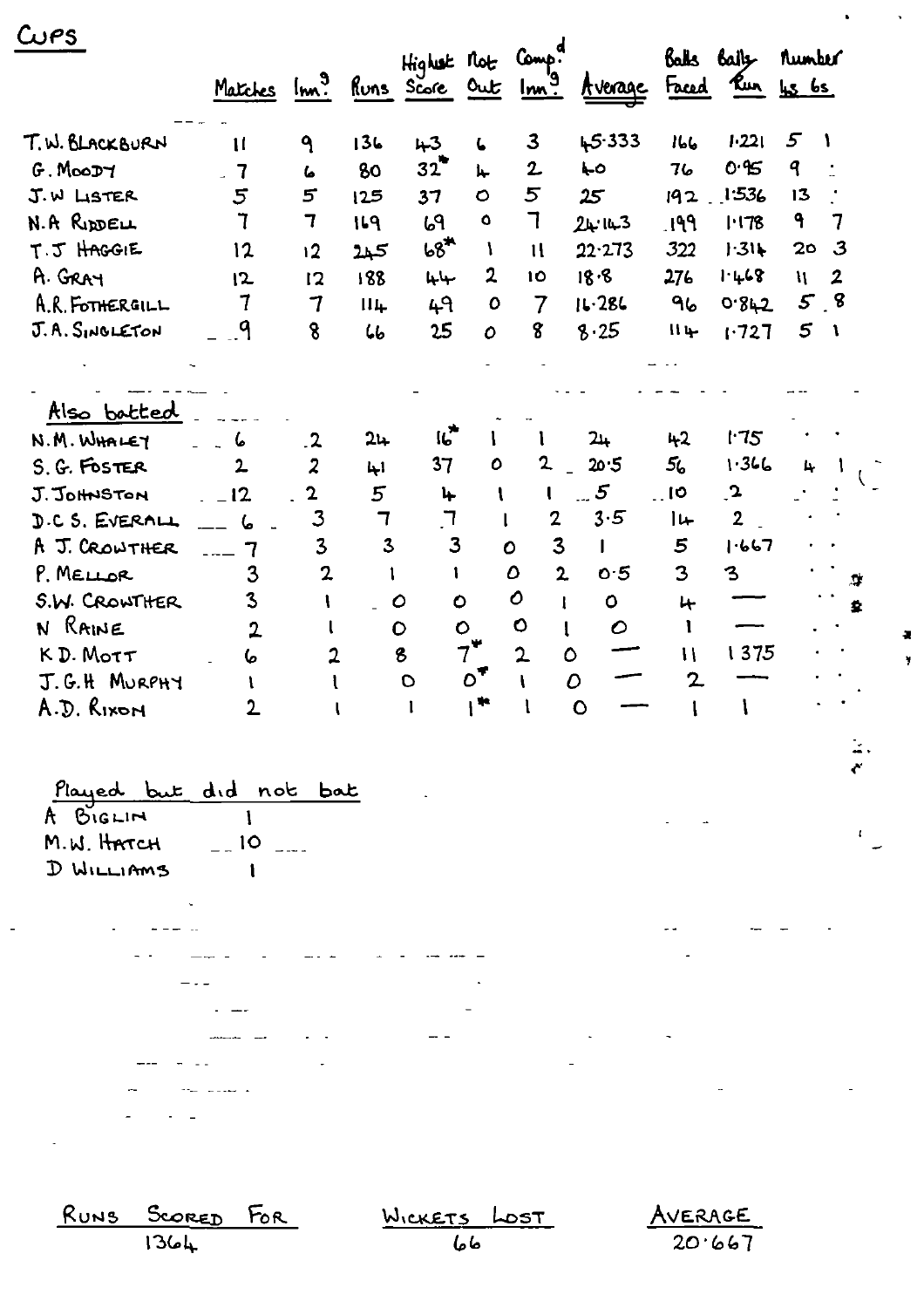|                    |                 |           |                |        |                |                                      |          |                            | WKTS         |                         |                                |
|--------------------|-----------------|-----------|----------------|--------|----------------|--------------------------------------|----------|----------------------------|--------------|-------------------------|--------------------------------|
|                    | <u>Bays</u>     |           |                |        |                | Overs Moln Runs Wet. Average Bowling | كائكا    | hins.<br><u>Tover</u> Rate | <b>Strik</b> |                         | <u>Wides</u> no<br>Wides bolls |
| J. JOHNSTON        | 616             | $101 - 4$ | 12             | 431    | 25             | 17.24                                | $5 - 41$ | 4.239                      | 24.64        | 3                       | $\overline{2}$                 |
| M.W. HATCH         | 499             | 82.1      | 7              | $37 +$ | 20             | 18.7                                 | $6 - 29$ | 4.552                      | $24 - 7$     | $\mathbf{2}$            | 4                              |
| A. GRAY            | 15 <sub>o</sub> | 25        | $\overline{2}$ | 138    | $\overline{3}$ | 46                                   | $3 - 11$ | 5.52                       | 50           |                         | ٠                              |
| Also bowled        |                 |           |                |        |                |                                      |          |                            |              |                         |                                |
| A. BIGLIN          | 52              | $8 - 4$   | O              | 23     | ه              | 3.833                                | $6 - 23$ | 2.654                      | 8.667        |                         |                                |
| <b>S.G. FOSTER</b> | 24              | سها       | $\mathbf o$    | 17     | 3              | 5.667                                | $3 - 17$ | L:25                       | 8            |                         | $\bullet$                      |
| N.M. WHALEY        | 64              | $10 - 1$  | $\circ$        | 91     | 5 <sup>1</sup> | 18.2                                 | $2 - 15$ | 8.951                      | 12.8         | $\overline{\mathbf{3}}$ | $\bullet$                      |
| K.D. MOTT          | 79              | 13        | 0              | 63     | 3              | $\mathbf{u}$                         | 2-20     | 4.846                      | 26.333       |                         |                                |
| G.MooDT            | $24 -$          | L.        | $\bullet$      | 24     | $\mathbf{I}$   | 24                                   | $1 - 24$ | 6                          | $24 -$       | ۰                       |                                |
| A.R. FOTHERGILL    | 25              | 4         | $\circ$        | 21     | O              |                                      | $0 - 21$ | 5.25                       |              | t                       | $\bullet$                      |
| J. G. H. MURPHY    | 25              | 4         | $\mathbf O$    | 26     | $\mathbf O$    |                                      | $0 - 26$ | 6.5                        |              | ٠                       |                                |

 $-$ 

 $\overline{\phantom{a}}$ 

 $\overline{\overline{\theta}}$ *vn* 

 $\mathcal{A}$ 

| Carches                        |                |  |
|--------------------------------|----------------|--|
| A. J. CROWTHER                 | N.A. RIDDELL   |  |
| S.G. FOSTER<br>A. GRAY         | D.C.S. EVERALL |  |
|                                |                |  |
| $G.$ MooD $Y$<br>J.A.SINGLETON | J. JOHNSTON    |  |

| Stumpings |                      |                 |
|-----------|----------------------|-----------------|
|           | $D.C.S.$ Everall $G$ | A.R. FOTHERGILL |

 $\mathcal{L}(\mathbf{x})$  and  $\mathcal{L}(\mathbf{x})$ 

|                           | BOWLED | CAUGHT | $L$ B.W. | STUMPED |
|---------------------------|--------|--------|----------|---------|
| J. JOHNSTON               |        | ĮО     | 3        | 4       |
| M.W. HATCH                |        | 5      |          |         |
| A. GRAY                   |        |        |          |         |
| A. BIGLIN                 |        |        |          |         |
| S.G.F <sub>oster</sub> ER |        |        |          |         |
| N.M. WHALEY               |        |        |          |         |
| KD. Morr                  |        |        |          |         |
| G.MooDT                   |        |        |          |         |
|                           | 28     | 24     |          |         |

|      | RUNS SCORED AGAINST | WICKETS TAKEN | AVERAGE |  |  |
|------|---------------------|---------------|---------|--|--|
| 1299 |                     |               | 18.042  |  |  |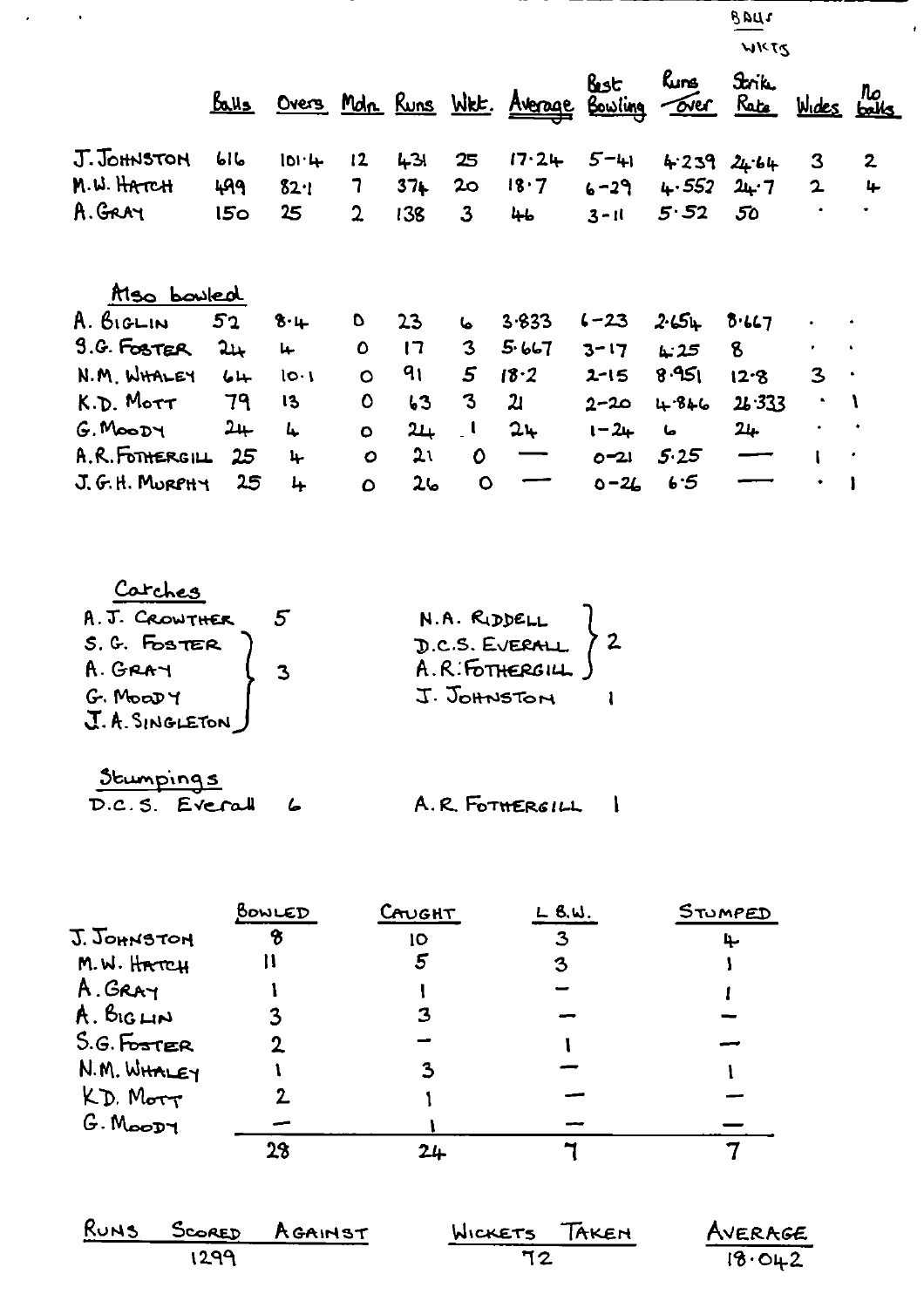BATTING COMMERCIAL COMME CAR CHANGE

| 100s       | N.A RIDDELL                          |                 | $107$ $\bullet$ $\bullet$ DARLINGTON R.A. $(h)$ 50 off 83 balls 100 off 137<br>$T.T.$ HAGGIE $\_\_$ $\_\$ 106" $\_\_$ $\_\$ SALTEURN $\_\_$ | (4)                        | 107                          | 157 |
|------------|--------------------------------------|-----------------|---------------------------------------------------------------------------------------------------------------------------------------------|----------------------------|------------------------------|-----|
|            |                                      |                 | $N.A.$ Reposell $100^R$ $V.$ Normansy HALL                                                                                                  | (5)                        | 98                           | 144 |
| 50s        |                                      |                 | N.A RIDDELL $92^{\bullet}$ v DARLINGTON R.A $(a)$                                                                                           |                            | $50$ off 94 talls            |     |
|            | N.A. RIDDELL                         | 92              | V HARTLEPOOL                                                                                                                                | $(\alpha)$                 | -83                          |     |
|            | N.A RIDDELL 83 <sup>#</sup> V MARSKE |                 |                                                                                                                                             | $(\circ)$                  | 78                           |     |
|            | $J.W.$ LISTER $3^{\pi}$ v BLACKITALL |                 |                                                                                                                                             | $\mathcal{L}(\mathcal{L})$ | $\overline{\phantom{0}}$ 117 |     |
|            | T.J. HAGGIE                          |                 | 81 V NORTON                                                                                                                                 | $(\infty)$                 | 64                           |     |
|            | $\sim$ $\sim$ N.A RIDDELL $\sim$ 75  |                 | V BISHOP AUCKLAND                                                                                                                           | (a)                        | 64                           |     |
|            | T.J HAGGIE                           | 74              | $V$ HARTLEPOOL $\ldots$                                                                                                                     | (a)                        | 104                          |     |
|            | N.A. RIDDELL                         |                 | $69$ v EPPLETON $(0)$                                                                                                                       |                            | $\mathbf{u}$ 2               |     |
|            |                                      |                 | A.R. FOTHERGILL 69 v STOCKTON                                                                                                               | (1)                        | 44                           |     |
|            |                                      |                 | $T.T$ HAGGIE 68 $V$ DARLINGTON + DIST. (neut)                                                                                               |                            | 39                           |     |
|            |                                      |                 | $N.R.RIDDELL$ $bb^T \times MIDDESSRovGH$ $(4)$                                                                                              |                            | 98                           |     |
|            | N.A RIDDELL 65                       |                 | V NORMANGY HALL                                                                                                                             | $(\infty)$                 | ماما                         |     |
|            | J.A SINGLETON                        | $61 -$          | V NORTON                                                                                                                                    | $\left(\mathsf{L}\right)$  | 80                           |     |
|            | $G.$ Moopy $\sim$                    | $62 -$          | V NORTHALLERTON                                                                                                                             | $(\alpha)$                 | 57                           |     |
|            | $N.A$ RIDDELL $59$                   |                 | v Guisborough 1                                                                                                                             | $(\circ)$                  | 85                           |     |
|            | $J.W$ LISTER $5L^T$                  |                 | V HARTLEPOOL                                                                                                                                | $\left( 1\right)$          | 87                           |     |
|            |                                      |                 | T J. HAGGIE $54^{\bullet}$ V DARLINGTON R.A.                                                                                                | $(\boldsymbol{\alpha})$    | 99                           |     |
|            | $T \cdot J$ . HAGGIE $J$             |                 | V THORNABY                                                                                                                                  | $(\alpha)$                 | 102                          |     |
|            | S. W. CROWTHER                       | $50 - 4$        | Stockton                                                                                                                                    | (a)                        | 57                           |     |
|            | J. A. SINGLETON                      | 50              | v REDCAR                                                                                                                                    | $\alpha)$                  | 76                           |     |
|            | J.W. LISTER                          | 50 <sub>o</sub> | V DARLINGTON R.A                                                                                                                            | $(\tau)$                   | 103                          |     |
| FASTEST 50 |                                      |                 | T.J HAGGIE $v$ DARLINGTON . DISTRICT (neut.) off 39 balls $^6$                                                                              |                            |                              |     |

 $\mathbf{k}$ 

HIGHEST LEAGUE PARTNERSHIPS

| Ist wrt.         | · 83 v               | NORTON $(a)$        |                       |
|------------------|----------------------|---------------------|-----------------------|
| $2\mu_D$ wkt.    | ۷ ماما!              | $H$ ARTLEPOOL $(a)$ |                       |
| <b>3RD WKT.</b>  | iol v                | $B$ ALTBURN $(h)$   |                       |
| <b>LITH</b> WKT. | 142 <sup>2</sup>     | NORMANBY HALL $(A)$ |                       |
| $5\pi$ $w \pi$   | 70 <sub>V</sub>      | $REDCR$ (a)         |                       |
| $6\pi$ H WKT.    | 9⊾ √                 | NORTHALLERTON       | (a.)                  |
| TTH WKT          | 32 v                 | MIDDLESBROUGH       | (م)                   |
| $8TH$ wkt.       | 38 <sup>7</sup><br>V | $S$ <b>THTHOMIA</b> | $(\kappa)$            |
| 9TH WKT.         | $7^*$<br>Ń           | Stockton            | $\left(\infty\right)$ |
|                  | $7 -$                | SALTBURN<br>v       | (a)                   |
| WKT.<br>IDTH     | 9.                   | REDCAR<br>v         | $(\tau)$              |
|                  |                      |                     |                       |

| J. W. LISTER + TJ. HAGGIE        |
|----------------------------------|
| $T.T$ HAGGIE + N.A. RIDDELL      |
| T.J. HAGGIE + J A. SINGLETON     |
| N.A. RIDDEL + A GRAY             |
| J.A. SINGLETON . T.W. BLACKBURN  |
| $T.S.$ HAGGIE + G. MOODY         |
| $J.$ STAINSBY $+ P. A.$ CROWTHER |
| D.C S. EVERAL + J JOHNSTON       |
| J. EDWARDSON + J. JOHNSTON       |
| A.J. GROWTHER + J. JOHNSTON      |
| A GRAY + MW. HATCH               |
|                                  |

فالمستفاد والمنافي والمنافي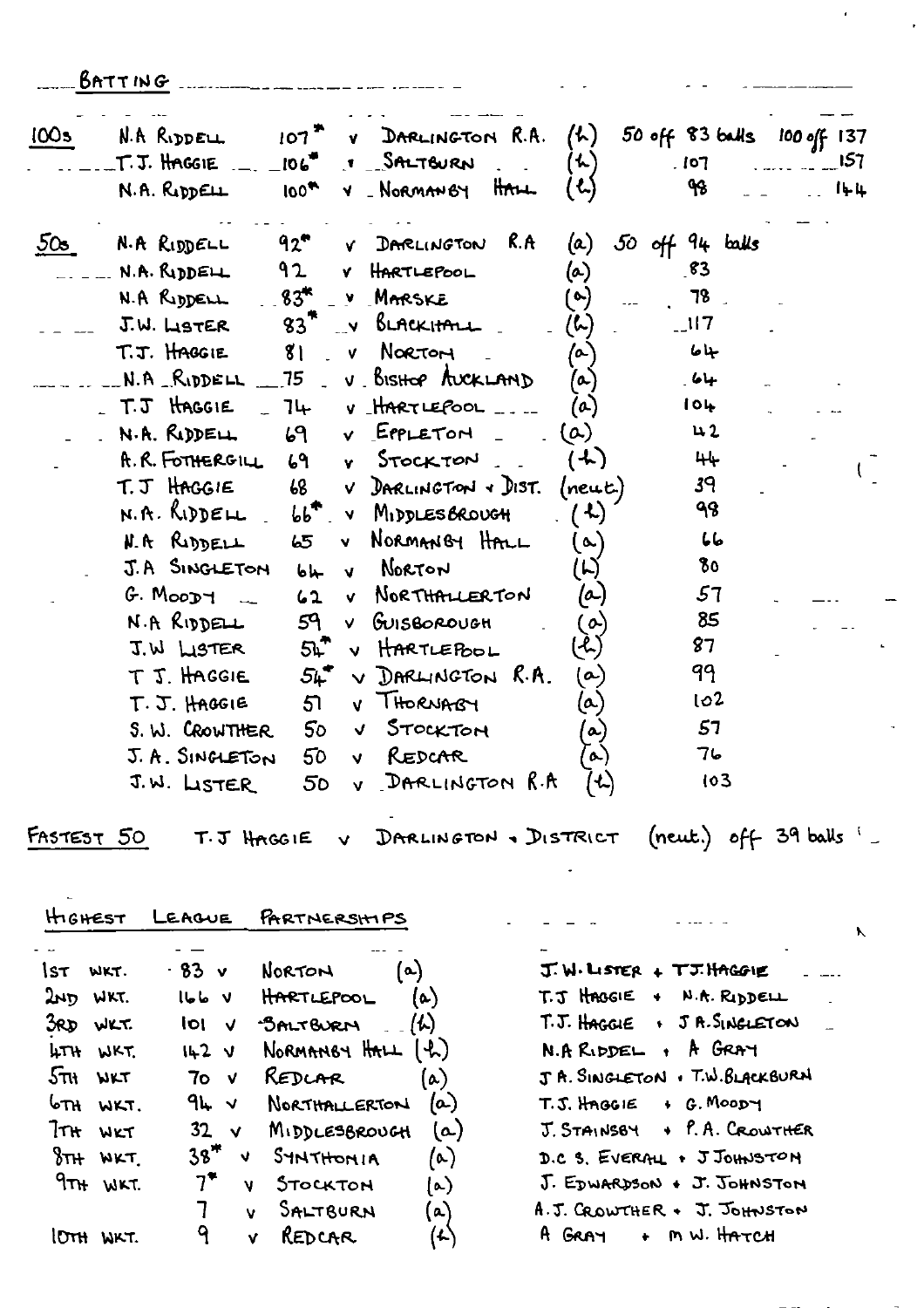## LEAGUE

 $\overline{a}$ 

 $\sim$ 

 $\mathcal{L}(\mathbf{x})$  and  $\mathcal{L}(\mathbf{x})$ 

|                             | BOWLED         | <u>Crucht</u>   | <u>L.B.W.</u>           | STUMPED        | RUN OUT        |
|-----------------------------|----------------|-----------------|-------------------------|----------------|----------------|
| N.A. RIDDELL                | 2              | 12              |                         |                |                |
| T.J. HAGGIE                 |                | $\overline{5}$  |                         |                |                |
| G. Moopy                    |                | $5\overline{)}$ |                         |                |                |
| A.R. FOTHERGILL             |                | 5               | 2                       |                |                |
| J.W. LISTER                 |                | 13              | 4                       |                |                |
| J. A. SINGLETON             | $\mathbf 2$    | $\mathbf{11}$   | $\overline{\mathbf{3}}$ |                | $\overline{2}$ |
| T. W. BLACKSURN             | 3              | 8               |                         | $\mathbf{z}$   |                |
| A. GRAY                     | ١Ò             | 5               |                         |                |                |
| J. STAINSBY                 |                |                 |                         |                |                |
| S. W. CROWTHER              |                | $\mathbf{3}$    |                         |                |                |
| S.G. FOSTER                 |                |                 |                         |                |                |
| D.C.S. EVERALL              |                |                 |                         |                |                |
| J.G. H. MURPHY              |                |                 |                         |                |                |
| P.A. CRONTHER               |                |                 |                         |                |                |
| J.JOHNSTON                  | 2              |                 |                         |                |                |
| A.J. CROWTHER               |                |                 |                         |                |                |
| M.W. HATCH                  |                |                 |                         |                |                |
| A.D. Rixon                  |                |                 |                         |                |                |
| N. RAINE                    |                |                 |                         |                |                |
| K.D. MOTT                   | 2              |                 |                         |                |                |
| K. RODDY                    | $\overline{2}$ |                 |                         |                |                |
| P. MELLOR                   |                |                 |                         |                |                |
|                             | 49             | 88              | 13                      | 5 <sup>5</sup> | 9              |
| C <sub>US</sub>             |                |                 |                         |                |                |
|                             | $\overline{2}$ |                 |                         |                |                |
| T. W. BLACKBURN<br>G. MOODY |                |                 |                         |                |                |
| J.W. LISTER                 |                |                 |                         |                |                |
| N. A. RIDDELL               | 5              | 4<br>2          |                         |                |                |
| T. J. HAGGIE                |                |                 |                         |                |                |
| A. GRAY                     | 4<br>3         | 6<br>3          |                         |                |                |
| A. R. FOTHERGILL            | $\overline{3}$ |                 |                         |                | 3              |
| J.A. SINGLETON              |                |                 |                         |                | $\overline{2}$ |
| N. M. WHALEY                |                |                 |                         |                |                |
| S.G. FOSTER                 |                |                 |                         |                |                |
| J. JOHNSTON                 |                |                 |                         |                |                |
| D.C.S. EVERML               |                |                 |                         |                |                |
| A.J. CROWTHER               |                |                 |                         |                | $\mathbf{2}$   |
| $P$ . MELLOR                |                |                 |                         |                |                |
| S.W. CROWTHER               |                |                 |                         |                |                |
| $N.$ RAINE                  |                |                 |                         |                |                |
|                             | 27             | 24              |                         | 3              | 12             |
|                             |                |                 |                         |                |                |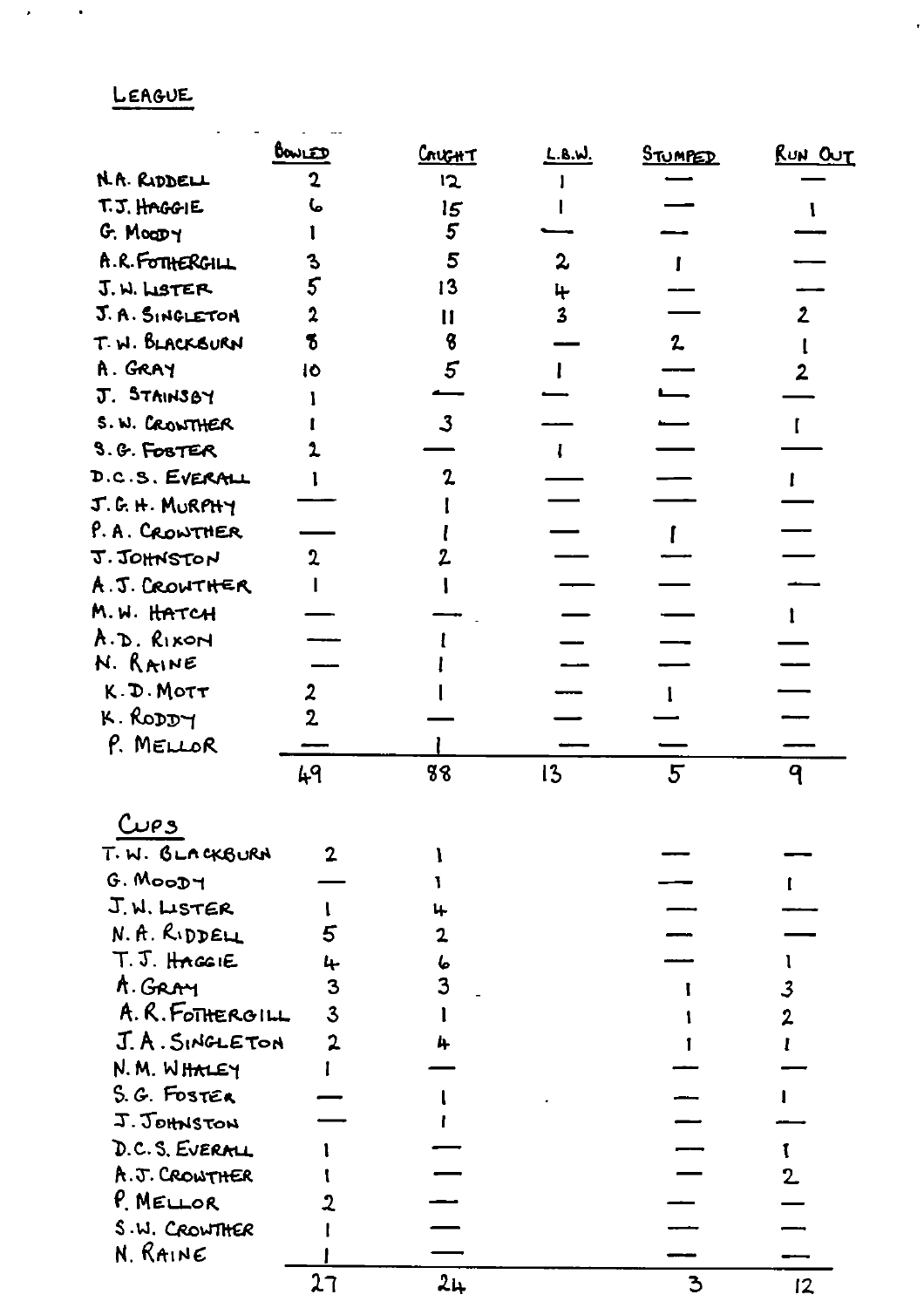BOWLING.

|           | $6$ wickETS $-A.B$ <sub>10</sub> $H$ | V BOLDON<br>$6 - 23$            |                        | (a)           |
|-----------|--------------------------------------|---------------------------------|------------------------|---------------|
|           | M.W. HATCH                           | $6 - 29$                        | V BISHOP AUCKLAND      | $\mathcal{L}$ |
|           | M.W. HATCH                           | $6 - 56$ $\sqrt{ }$             | <b>BISHOP AUCKLAND</b> | (a)           |
| 5 WICKETS | J. JOHNSTON                          | $5 - 17$ $\vee$ MARSKE          |                        | (ને)          |
|           | J.JOHNSTON                           | $5 - 22$ v BISHOP AVCKLAND      |                        | (L)           |
|           | J. JOHNSTON                          | $5 - \mu l$ v COUNTY CLUB       |                        |               |
|           |                                      |                                 |                        | (ـه           |
|           | J. JOHNSTON                          | $5 - \mu$ & Normanist HALL      |                        | $(\bullet)$   |
|           | J.Johnston                           | $5 - \mu$ $\upsilon$ HARTLEPOOL |                        | $(\tau)$      |
|           | J. JOHNSTON                          | $5 - 5k \times 5$ ALTBURN       |                        | (م)           |
|           | J. Johnston                          | $5 - 60$ v Norton               |                        | ${\cal G}$    |
|           | M.W. HATCH                           | $5 - 6$ $V$ COUNTY CLUB         |                        | $(\alpha)$    |
|           | M.W. HATCH                           | 5- 17                           | V THORNASY             | (a)           |

RESULTS

LEAGUE

 $C^{PS}$ 

l.

 $\binom{2}{2}$ 

 $\ddot{\cdot}$ j.

| BATTING IST | HOME<br>AWAY<br>NEUTRAL | <b>NOM</b>       | LOST<br>$\mathbf{3}$ | DRAWN<br>$\ddot{\mathbf{r}}$<br>5 | <b>WON</b><br>$\overline{2}$ | LOST<br>$\mathbf{z}$ | TIED | min. |
|-------------|-------------------------|------------------|----------------------|-----------------------------------|------------------------------|----------------------|------|------|
| BATTING 2ND | Home<br>AWAY<br>NEUTRAL | 5<br>$2^{\circ}$ | $\mathbf{A}$         | $\mathbf 2$                       |                              | 3                    |      |      |
|             |                         |                  |                      |                                   |                              |                      |      |      |
|             |                         |                  |                      |                                   |                              |                      |      |      |